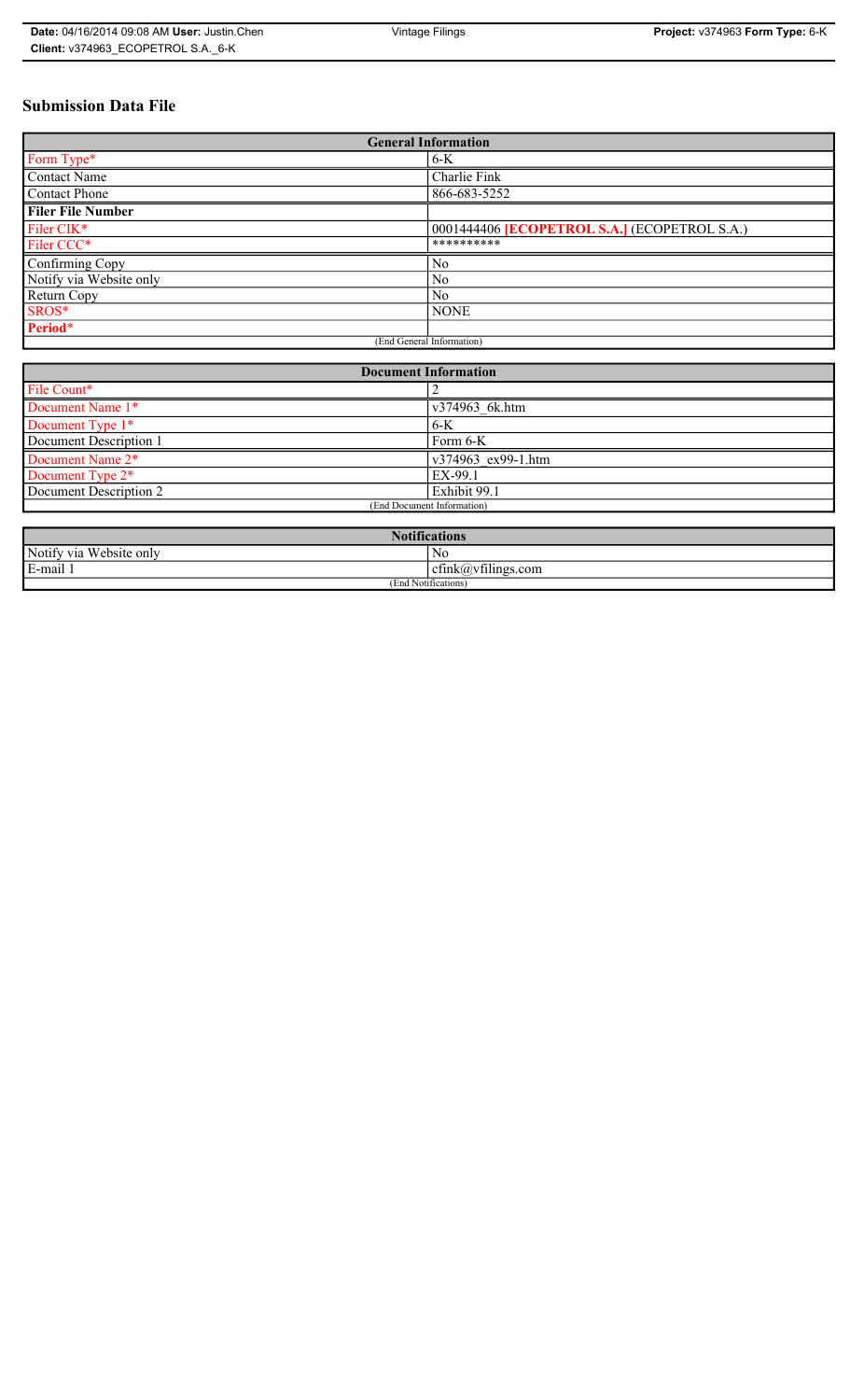### **SECURITIES AND EXCHANGE COMMISSION Washington, D.C. 20549**

### **FORM 6-K REPORT OF FOREIGN PRIVATE ISSUER PURSUANT TO RULE 13a-16 OR 15d-16 OF THE SECURITIES EXCHANGE ACT OF 1934**

April, 2014

Commission File Number: 333-153452

**ECOPETROL S.A.**

*(Exact name of registrant as specified in its Charter)*

Carrera 7 No. 37 – 69 BOGOTA – COLOMBIA *(Address of registrant's principal executive offices)*

Indicate by check mark whether the registrant files or will file annual reports under cover Form 20-F or Form 40-F.

Form 20-F  $\boxtimes$  Form 40-F  $\Box$ 

Indicate by check mark if the registrant is submitting the Form 6-K in paper as permitted by Regulation S-T Rule 101(b)(1):

 $Yes$   $\Box$  No  $X$ 

Indicate by check mark if the registrant is submitting the Form 6-K in paper as permitted by Regulation S-T Rule 101(b)(7):

 $Yes$   $\Box$  No  $X$ 

Indicate by check mark whether by furnishing the information contained in this Form, the registrant is also thereby furnishing the information to the Commission pursuant to Rule 12g3-2(b) under the Securities Exchange Act of 1934.

 $Yes$   $\Box$  No  $X$ 

If "Yes" is marked, indicate below the file number assigned to the registrant in connection with Rule 12g3-2(b): 82- N/A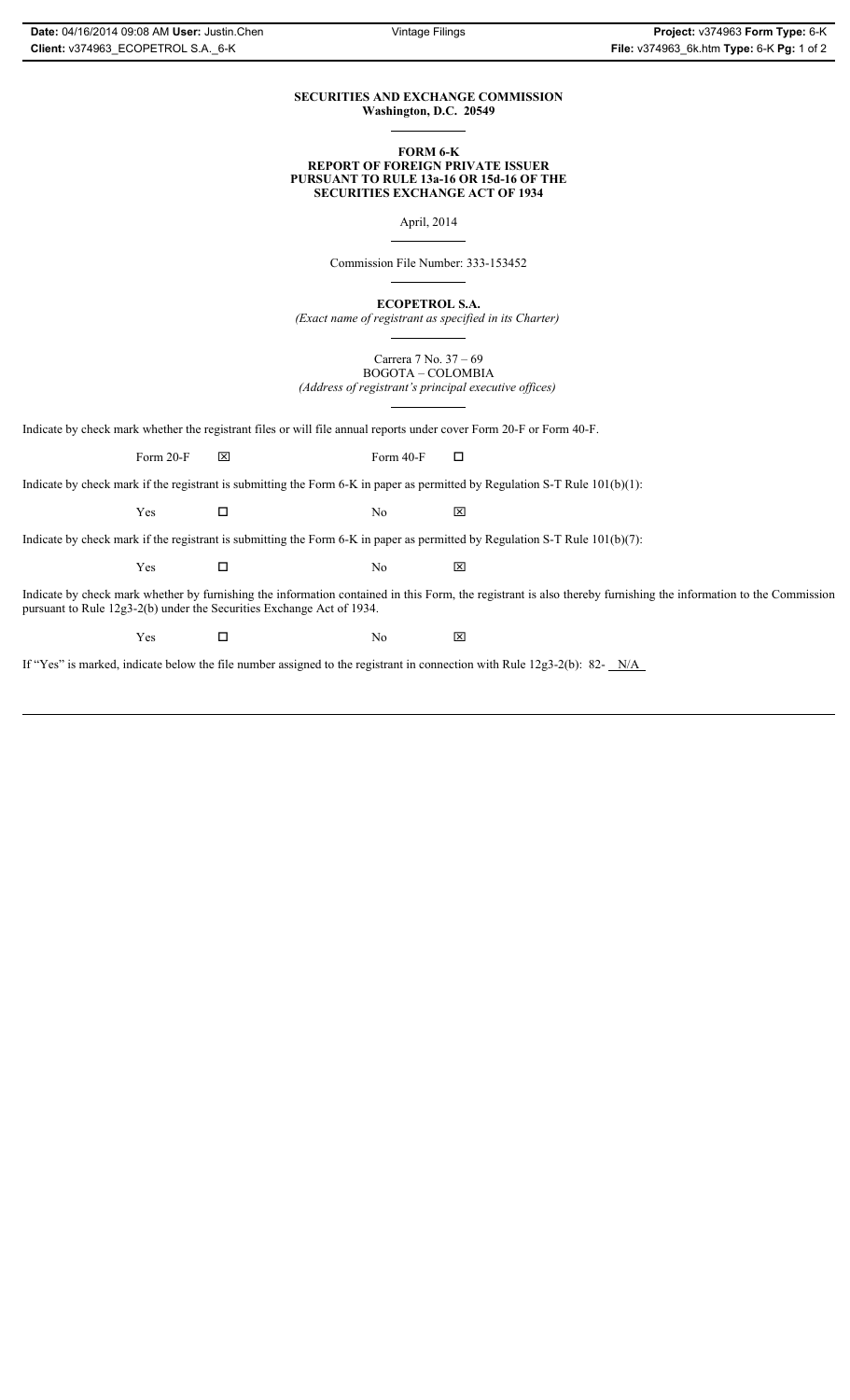## **SIGNATURE**

Pursuant to the requirements of the Securities Exchange Act of 1934, the Registrant has duly caused this report to be signed on its behalf by the undersigned, thereto duly authorized.

Date: April 16, 2014

Ecopetrol S.A.

By: /s/ Magda Manosalva Name: Magda Manosalva Title: Chief Financial Officer